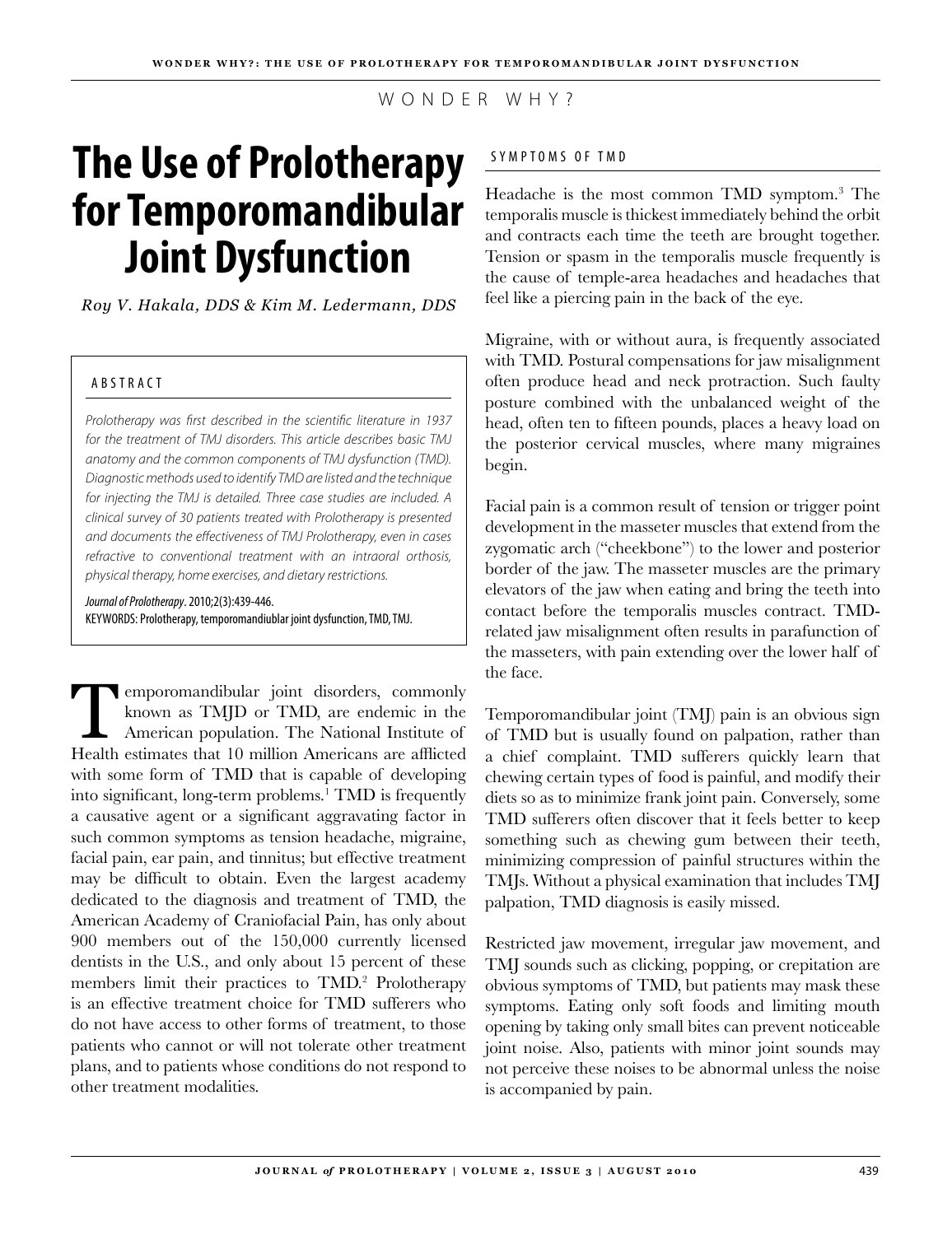Otalgia and tinnitus are reported by as many as 65 percent of TMJ sufferers<sup>4</sup>, due to the close proximity of the external auditory meatus to the TMJ and to tension on structures such as the discomallear and malleomandibular ligaments.<sup>5</sup> However, patients with ear symptoms rarely perceive a connection between their ear symptoms and symptoms of TMD. Such patients often go through repeated courses of antibiotics for suspected ear infections and may have had extensive ear imaging before being referred for a TMJ evaluation.

#### T M J E X A M INA T ION

A few basic diagnostic procedures can identify most cases of TMD. These include:

- Firm bilateral palpation of temporalis muscles in the anterior, middle, and posterior segments.
- Firm bilateral palpation of the masseter muscles at their zygomatic origins, at their mid-bellies, and at their insertions on the mandible.
- Light palpation over both TMJs during maximal opening and closing to detect joint noises and irregularity in movement.
- Firm palpation with the small fingers in the patient's ears as the patient opens and closes the mouth.
- Measurement of maximum interincisal opening, which is normally in the range of 48-52 millimeters, sometimes approximated as "three finger widths."
- Observation to determine if jaw movements are smooth, linear, and free of pain.

When checking for joint sounds, avoid using a stethoscope. Stethoscopes are of a specific length to optimize detection of heart sounds, rarely pick up significant TMJ sounds, and can lead to false negative conclusions. If palpation does not provide definitive results such as clicking or crepitation, closer examination with either an obstetric or vascular Doppler may be helpful.

#### TMD TREATMENT

Parafunctional jaw habits, such as chewing pencils or fingernails or excessive gum chewing, can aggravate TMD. Stress often is blamed as a causative agent. Encouraging the patient to discontinue non-functional jaw activities and work on stress reduction may provide some benefit, especially in cases with smooth joint

function and only minor facial muscle pain;6 however, jaw parafunction and stress have never been proven to cause internal TMJ derangement. Orthodontic treatment often is recommended for TMD sufferers, but the literature shows no relationship between malocclusion and TMD.<sup>7</sup>

Effective treatment of all but the most minor cases of TMD requires some understanding of the joint anatomy and function.

#### TMJ ANATOMY

The TMJ fossa ("glenoid fossa") is located in the temporal bone, immediately anterior to the ear. The tympanic plate of bone between the ear and the TMJ fossa is very thin, almost to the point of being transparent when observed surgically. This thin plate of bone is not suited to bearing any significant load and, in a healthy joint, the mandibular condyle remains a few millimeters anterior to it, even during forceful chewing. The retrodiscal tissues are uncompressed and the retrodiscal ligaments stabilize the posterior aspect of the disc.

The anterior slope of the glenoid fossa is thick and capable of supporting masticatory pressure on the condyle. The mandibular condyle normally is separated from this part of the fossa by the fibrous (not cartilaginous) disc, which moves with the condyle during all jaw movements. This disc is loosely attached and remains properly positioned between the condyle and fossa due to its biconcave shape that closely adapts to the convexity of the condyle and the eminence, and by peripheral ligaments that normally limit its movement. (*See Figure 1.*)



**Figure 1. Schematic representation of normal TMJ.** The disc (gray) maintains alignment between the articular slope and eminence (A) and the condyle (C). The condyle remains wellseparated from the external auditory meatus (EAM) with no significant pressure on the retrodiscal tissues (R).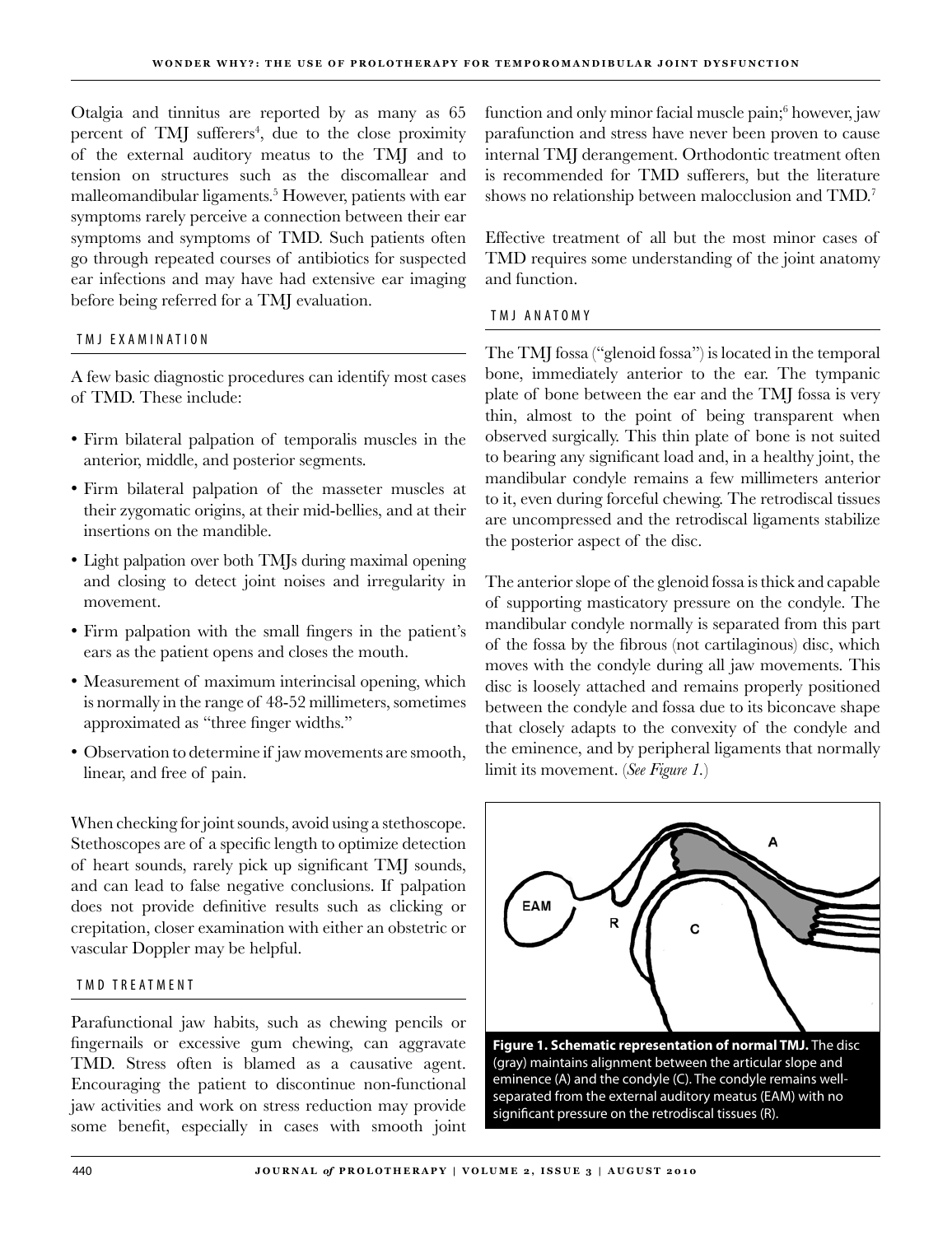#### TMJ INTERNAL DERANGEMENT

Since the disc is not adherent to either the condyle or fossa, it can be displaced by various factors including trauma. Low-grade, long-term trauma such as a significant malocclusion can thin the margins of the disc and cause it to lose stability. Direct trauma such as a blow to the jaw can cause joint misalignment and disc displacement. So-called "indirect trauma" involving violent acceleration and deceleration of the head and jaw has been shown to damage the restraining ligaments and allow disc displacement and misalignment of the joint. (*See Figures 2 & 3.*) One magnetic resonance imaging (MRI) study suggested that as many as two-thirds of patients who receive a significant cervical acceleration/deceleration neck injury ("whiplash") suffer concurrent TMJ injuries.<sup>8</sup>

Disc displacement is often in the anterior or anteromedial direction with reciprocal posterior displacement of the mandibular condyle into the retrodiscal tissues, adjacent to the external auditory meatus. (*See Figure 4.*) During mouth opening, the condyle first rotates and then translates forward, often with a perceptible click as the condyle passes over the posterior border of the disc.

After an unpredictable period of jaw clicking on opening, the ligaments may become so injured and lax that the disc remains out of place, obstructing the condyle and limiting jaw movement. This joint condition is commonly referred to as "closed lock." The joint becomes quieter



**Figure 2. This MRI reveals normal "bow tie" disc anatomy and placement from the twelve o'clock to three o'clock position (between arrows), anterosuperior to the condyle.** Magnetic resonance images courtesy of Imaging Systems, Inc., of Peachtree City, GA.



**Figure 3. This MRI shows a distorted disc (between arrows) that is displaced anteriorly and inferiorly to the condyle.**  Reciprocally, the condyle is displaced posteriorly into the retrodiscal tissues adjacent to the external auditory meatus. Magnetic resonance images courtesy of Imaging Systems, Inc., of Peachtree City, GA.



**distorted.** The condyle is beginning to remodel and develop a "beak" on its anterior surface. The extended and disrupted retrodiscal ligaments (D) can no longer stabilize the disc.

at this point but the posteriorly displaced condyle may eventually perforate the retrodiscal tissues, resulting in bone-on-bone contact and degenerative condylar changes. (*See Figure 5.*) Pain levels vacillate with the progression of this internal joint derangement.

#### T R E A T M E N T S T R A T E G I E S

The most common treatment approach to TMD is construction of an intraoral nightguard. Such appliances protect the teeth but do not necessarily realign the displaced structures within the TMJ. Even if alignment is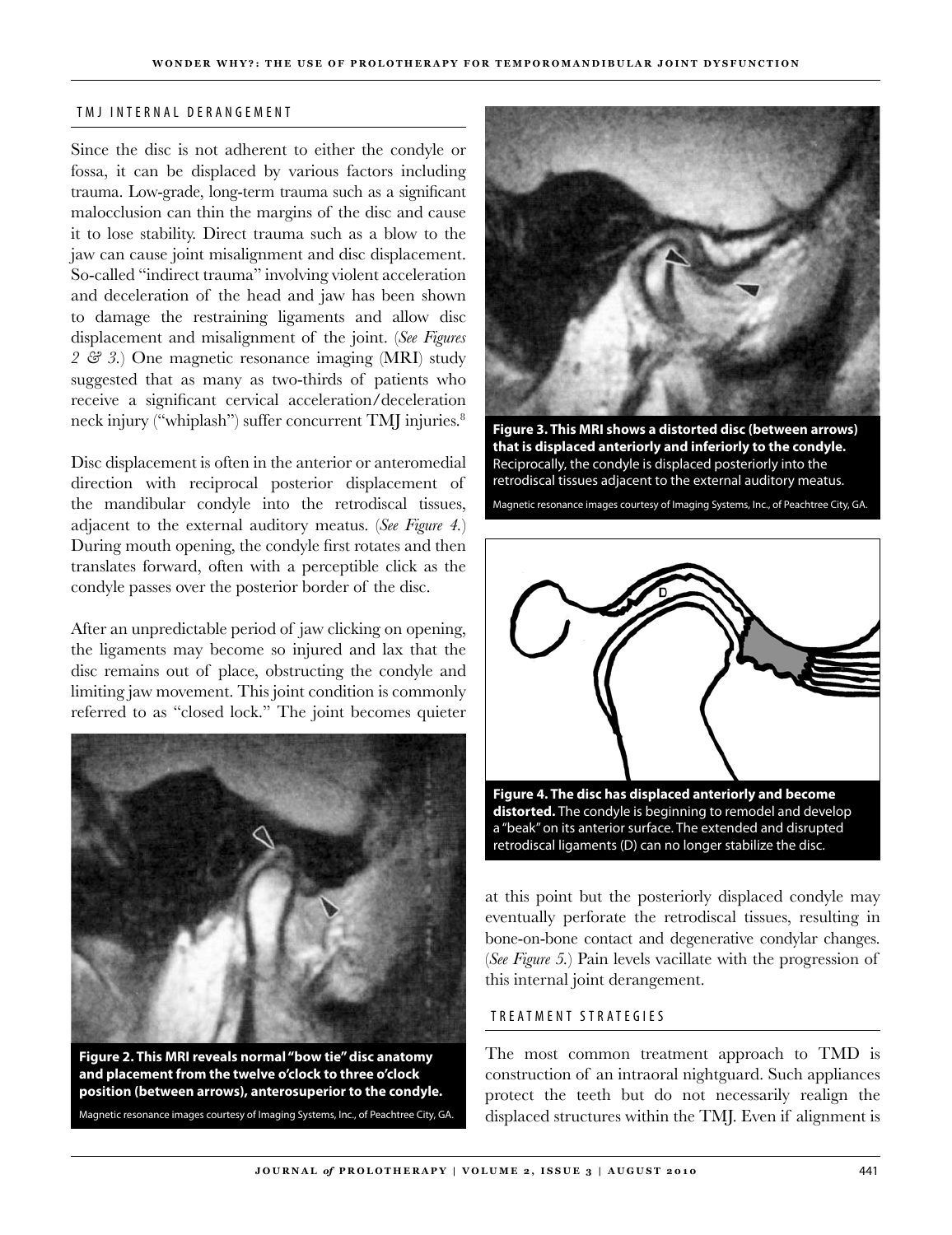

achieved overnight, leaving the appliance out during the day allows joint misalignment during waking hours and the degenerative process within the joint may continue. Furthermore, bulky appliances may intrude on tongue space and compromise both comfort and breathing, and rubbery appliances often encourage bruxism, which can aggravate the myogenous pain of the disorder.9

TMJ surgery is indicated only in cases with no other practical alternative and is generally considered as a last resort. No fully functional total TMJ replacement joint is available and synthetic TMJ discs were removed from the market in 1991. Discectomy may relieve pressure on the painful structures within the joints but, without discs, the joints and occlusion are unstable and these patients often have recurrent pain and dysfunction.<sup>10</sup>

Orthodontic treatment or prosthodontic (crown and bridge dentistry) treatment is sometimes used to establish functional dental occlusion, but this treatment is not normally done until the TMJs have been stabilized in a comfortable and functional position by other means.<sup>11, 12</sup>

Physical therapy by a practitioner knowledgeable about TMJ anatomy and function can be very helpful, but such improvement tends to be limited and short-term if the intracapsular TMJ structures cannot be aligned and stabilized.

Occlusal orthotics that are worn over the teeth 24 hours a day and have an occlusal surface that realigns the condyles and discs within their fossae can be very effective, but not all patients are willing or able to wear such appliances on a full-time basis. Also, some discs remain unstable even after many months of use of such an appliance.<sup>13</sup>

#### PROLOTHERAPY AS TMJ THERAPY

The first published article on Prolotherapy, short for "proliferation injection therapy" and now also known as regenerative injection therapy (RIT), focused on treating the  $TML<sup>14</sup>$  As readers of this journal undoubtedly know, the basic principle of Prolotherapy is to inject a substance that will cause a low-grade inflammatory process within the joint, drawing in fibroblasts that strengthen the attachments of tendons and ligaments. The process stabilizes the joint, improves the range of motion in a hypomobile joint, helps prevent dislocation in a hypermobile joint, and relieves pain.

Prolotherapy has been an important adjunct to TMD treatment in our office. While we work extensively with intraoral orthoses, physical therapy, home exercises, and dietary restrictions, not all patients respond optimally. Some patients are reluctant or unable to wear an intraoral appliance full-time because such appliances can interfere with speech. This means that many teachers, salespeople, receptionists, and others who speak for a living are reluctant to wear an orthosis during the day, or simply refuse to do so. Physical or mental handicaps can prevent some patients from being able to care for, or function with, an intraoral appliance. Some disc displacements are so severe that an intraoral appliance cannot reasonably be made to the dimensions necessary to recapture the discs. Some patients with particularly lax or damaged ligaments experience pain relief while wearing the orthosis, but pain and joint noise returns as soon as the appliance is removed. Prolotherapy can be effective in all such cases.

#### TECHNIQUES FOR TMJ PROLOTHERAPY

The face and TMJ are highly innervated and sensitive areas. Injections in this area must be as atraumatic as possible. To this end, we routinely use a 30-gauge, oneinch needle. We also use a dextrose solution whenever possible, as it causes less post-injection soreness than fish oil or pumice, and pumice is difficult to express through a 30-gauge needle. Compounding pharmacies can provide pre-mixed solutions, but we mix our solutions directly in the syringe. This consists of drawing up 0.75mL of 50% dextrose, 0.75mL of bacteriostatic water, and 1.5mL of 2% lidocaine into a 3-mL syringe for each TMJ.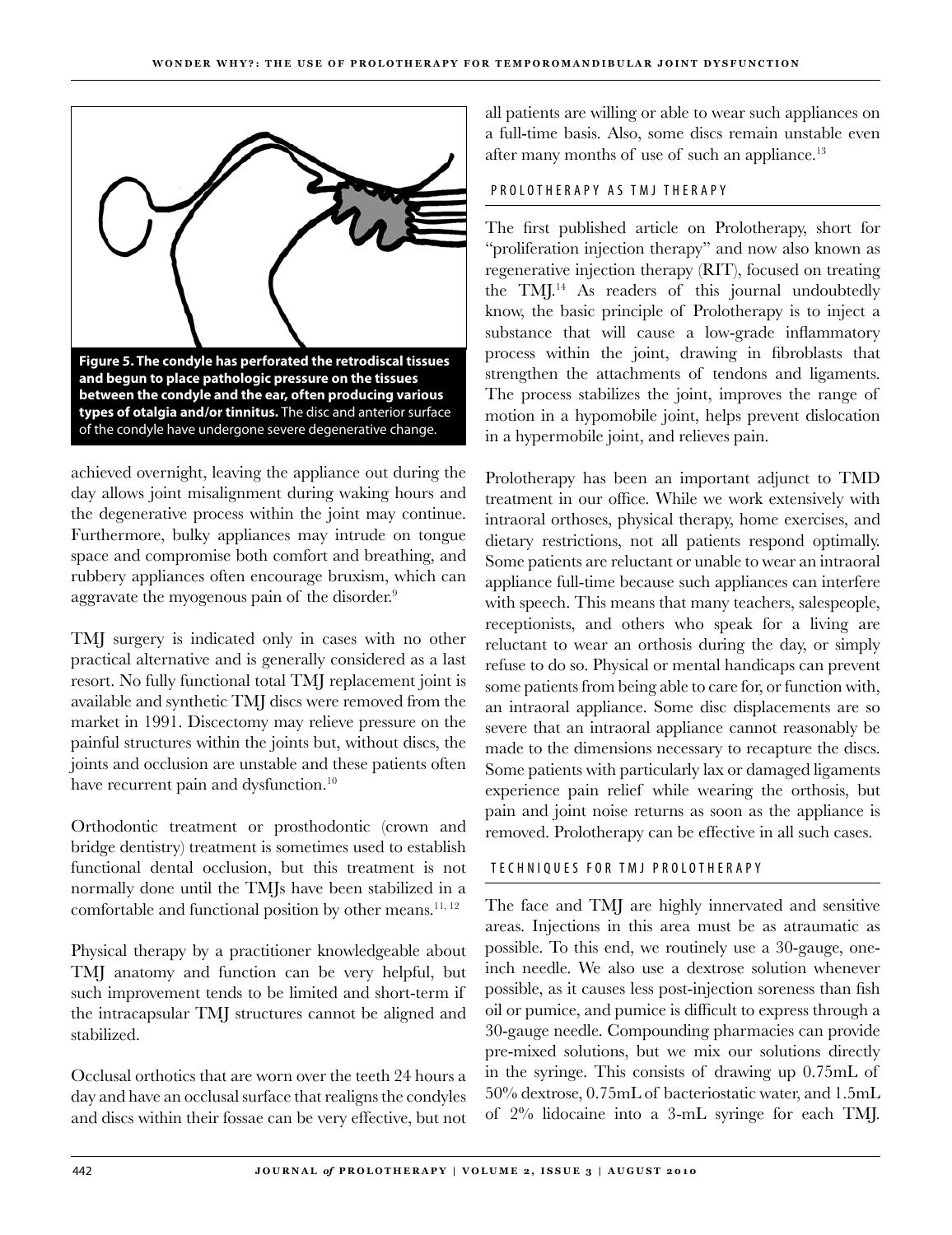Using a 25-gauge needle to draw up the solutions speeds the process, then the needle is changed to 30-gauge and the syringe is shaken and the air expressed. The result is a dextrose concentration of approximately 12.5%. The precise concentration of dextrose is not critical so long as it is strongly hypertonic and causes adequate cell wall lysis to attract fibroblasts and begin the regenerative process.

Since TMJ disc displacement usually is anterior, our priority is to accomplish repair of the extended or torn posterior disc attachment. We locate the posterior joint space by cleansing the skin immediately anterior to the ear with alcohol and palpating the lateral pole of the condyle as the patient opens and closes. (*See Figure 6.*) The target is the depth of the depression that forms immediately anterior to the tragus of the ear as the condyle translates forward and down. This can be marked with a washable felt-tip pen, if desired. (*See Figure 7.*) Then, a disposable bite block is placed between the patient's anterior teeth to keep the patient from closing the condyle back into the fossa and onto the needle. The injection needle penetrates the skin at the marked point and is directed medially and slightly anteriorly to avoid penetration into the ear. Surface skin and connective tissue is deceptively thick in this location and the needle usually penetrates to, or nearly to, its full one-inch length before encountering the medial wall of the fossa. Slight negative pressure is exerted on the plunger to confirm that the needle tip is not in a vessel, even though no vessels of any size are expected to be encountered within the fossa. One mL of Prolotherapy solution is deposited here. (*See Figure 8.*)



**Figure 6. Palpation of the TMJ fossa posterior to the translated condyle with mouth wide open.**



**Figure 7. Marked injection sites.**



**Figure 8. Angle and depth for injection of posterior joint space with a one-inch needle, behind the translated condyle and into the depth of the fossa.**

The second target is the anterior disc attachment, where the disc connects to the superior portion of the lateral pterygoid muscle. This muscle often is foreshortened or in spasm in cases of chronic disc displacement. Injecting the Prolotherapy solution here can strengthen the tendinous attachment of this muscle to the disc at the same time the anesthetic component anesthetizes and elongates the muscle, which can allow the disc to reposition itself over the condyle and often produces an immediate reduction in TMJ clicking. We locate this target area at the same time we palpate the location of the posterior joint space, note the location of the slight depression just anterior to the condyle when the mouth is closed, and mark this point with washable ink. Marking this point before injecting the posterior aspect of the joint is advisable, as it becomes much more difficult to palpate this depression after the posterior joint recess has been injected. For this injection, the bite block is removed and the patient is instructed to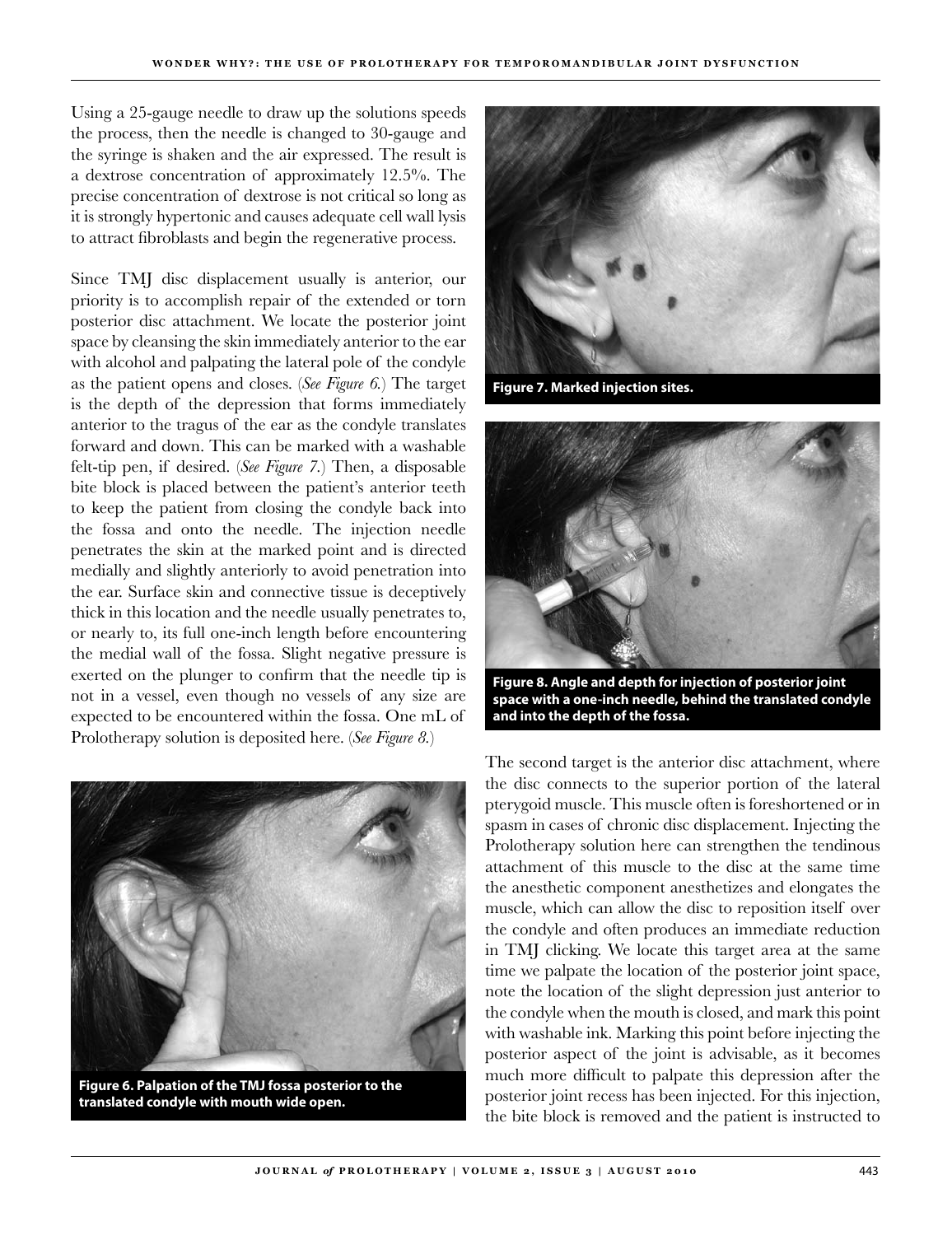close gently, moving the condyle back into the fossa. We insert the needle at the marked point, again directing the tip medially and angulated slightly anteriorly to, or nearly to, its full one-inch length. Aspiration is performed and another 1mL of Prolotherapy solution is injected here.

Most TMD patients have some chronic masseter tension and pain with resultant strain on its attachment to the zygomatic arch. The third mL of Prolotherapy solution is used to address this problem. We palpate the masseter attachment along the inferior border of the zygomatic arch at the same time that we palpate and mark the posterior and anterior aspects of the condyle, and mark the area of the masseter that is most tender to palpation. Asking the patient to clench the teeth makes the masseter stand out, and the area that is most rigid to palpation is usually the most tender as well. The patient is told to relax the jaw, and the final mL is injected directly into this area, again at or near the full one-inch length of the needle.

The injection sites are wiped with alcohol, which removes the washable ink as well, and a pulse is taken for the medical record and to confirm that the patient has relaxed and is ready for discharge.

Our standard program is to repeat the injections three times, at two-week, four-week, and six-week intervals. This totals four injection appointments over twelve weeks. We palpate the joints for pain and noise, and palpate the affected muscles for pain, at each appointment. We also measure the range of jaw motion interincisally and record all these findings. Patients typically report some improvement after the first injection appointment but often have some increased discomfort shortly before the second appointment. The following appointments generally produce more benefit, quieter joints, and symptom relief without rebound. We expect the healing process to continue for at least twelve more weeks and schedule a final recall three months out.

## COMPLICATIONS

Dextrose is a corn product and must not be used in patients with a corn allergy. Also, an alternative local anesthetic must be used in patients who are allergic to lidocaine.

At the one-inch depth of needle penetration, the areas described above have no major blood vessels and intravascular injections are not a significant risk with this

technique, especially if aspiration is performed before each injection. Some authorities have stated that the lumen of a 30-gauge needle is too small to admit red blood cells, but clinical experience in injecting other, more vascular areas has shown that blood can easily be drawn up through this small needle. On rare occasion, the local anesthetic will diffuse forward and partially paralyze the lower eyelid. When this happens, it is immediately apparent and the patient is told to make a conscious effort to blink that eye frequently for the next hour or so, until the anesthetic effect diminishes, to lubricate the eye and prevent a corneal abrasion. Fair-skinned patients may display some minor bruising for a day or two but this is more common if the operator has difficulty locating landmarks and moves the needle laterally after insertion. The most common side effect is a temporary change in the dental occlusion. Until the 2mL of injection solutions dissipates from the joint, which may take one to four days, the condyle will rest lower in the fossa and the posterior teeth may not fully occlude. It is important to warn the patient that this is likely, and to be careful to chew food carefully and thoroughly before swallowing.

## CAS E S

Case #1 is a 49-year-old female. Her original chief complaints included temporalis-area headaches one to two times per week, bilateral facial pain that was worse on the left side, and bilateral TMJ clicking. Symptoms were not known to be related to any particular incident or injury and had been present for about four years prior to her initial examination in our office. She had a good range of mandibular motion at baseline. She was treated with a home care program, therapy, and wore an intraoral orthosis for four months with some success. The most significant improvement was reduction of her headaches, but TMJ clicking indicative of persistent disc displacement, and intermittent facial pain remained.

A series of four Prolotherapy appointments was carried out over twelve weeks, as previously described above. On follow-up 11 weeks later, her mandibular range of motion remained good and her maximum mandibular protrusion had increased from five millimeters to 10 millimeters. The patient reported that she was feeling much better as her facial pain and TMJ clicking had dissipated. Very minimal masseter discomfort was elicited on firm palpation. Mild intermittent clicking was palpable in the left TMJ but the patient reported that this was steadily diminishing.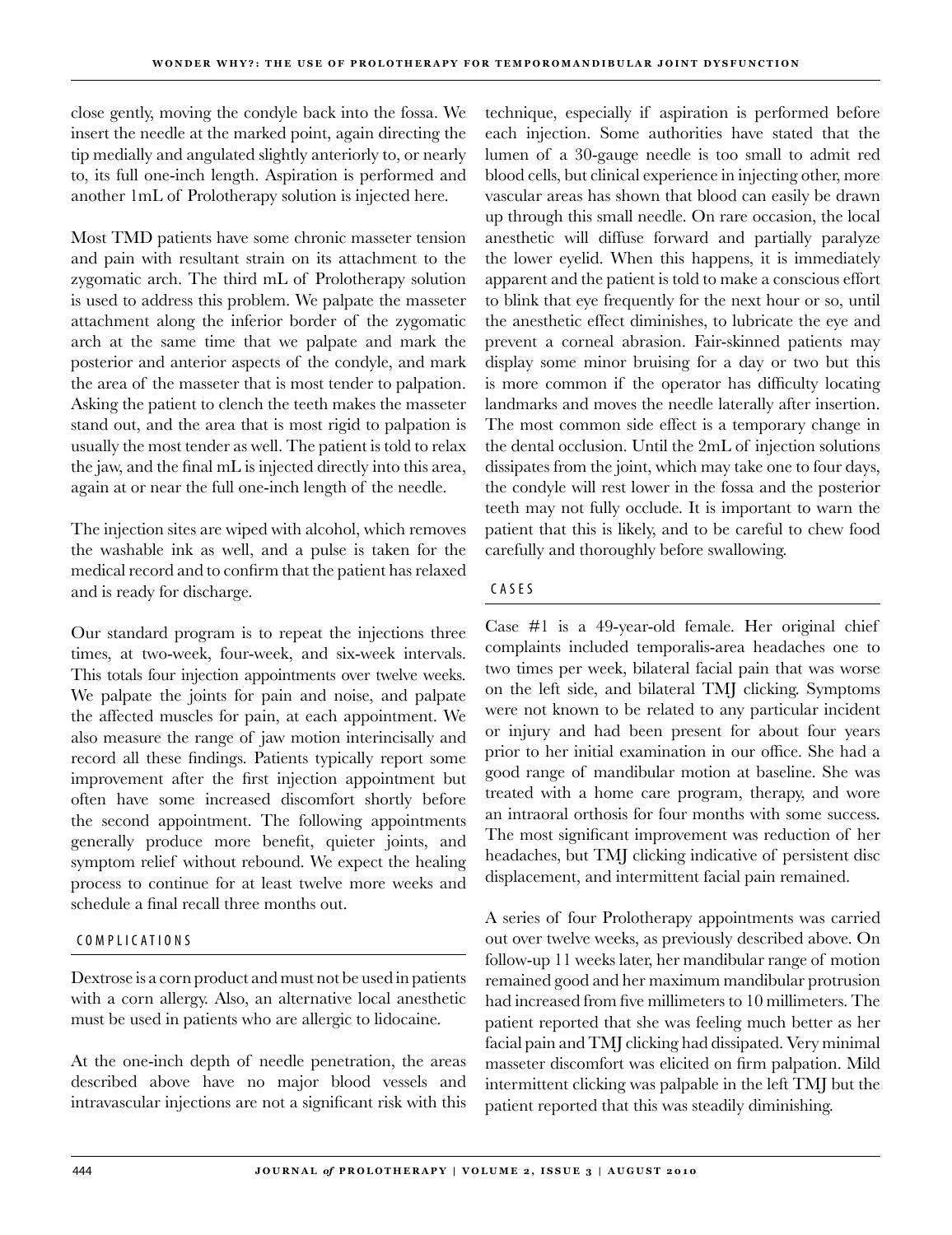Case #2 is a 56-year-old female who presented to our clinic in chronic closed lock. She had TMJ clicking for several years and her jaw became locked four months prior to her initial examination at our clinic. Chief complaints include limited ROM and throbbing pain in the left TMJ, which had begun spreading over her lower face and into both temples. Her maximum opening at the initial exam was about half of normal at only 29 millimeters with deflection of her jaw to the left on opening. Use of an intraoral orthosis along with home care and physical therapy over three months produced only minor improvement with myalgia and slight improvement in range of movement.

A series of Prolotherapy appointments was carried out as described above but only to the left TMJ and masseter muscle. By the fourth visit, maximum opening had improved to 38 millimeters and lateral and protrusive range of movement had improved as well. Headache and facial pain had resolved and no significant tenderness was reported on palpation of the left TMJ or temporalis or masseter muscles.

Case #3 is a 23-year-old male who presented with audible and palpable clicking in the left TMJ, accompanied by pain that he rated at 3-4 on a scale of 5. Treatment alternatives were presented and treatment with an intraoral orthosis to be worn full-time for four to six months was recommended. The patient declined this treatment plan as he worked as a professional model and was concerned that wearing a dental appliance would adversely affect his facial appearance. He opted for Prolotherapy, which was done at four separate appointments over a 12-week interval. At three-month recall, both the TMJ clicking and the joint pain were completely gone.

## S TATISTICS

Chart review of the most recent 30 patients treated with Prolotherapy demonstrates significant therapeutic benefit. All 30 of these patients had unilateral or bilateral TMJ clicking in a total of 55 joints. All clicking was easily palpable and reported pain on firm preauricular palpation of these joints averaged a level of 2.8 on a scale of 5, and these signs and symptoms had persisted despite at least 5 months of treatment with an intraoral orthosis, home exercises, and dietary restrictions. It should be noted that these patients were essentially refractory to such typical nonsurgical care.

All of these patients in this audit received Prolotherapy injections in the affected joints and ipsilateral masseter muscle origins at four separate appointments over an average of 14.2 weeks. At 12-week recall, 43 joints (78%) had substantial improvement in clicking (no longer detectable by clinical palpation and perceptible only as reported by the patient) and 32 had completely quit clicking (no clicking perceptible by palpation or by patient report). The palpation pain report had improved to a level of 1 or less on a scale of 5, in 39 joints (71%), and had reached a level of zero in 23 joints (42%). None of these patients had any significant bruising, and only one had an event of paresis of the lower eyelid, which lasted approximately 90 minutes.

#### D ISCUSSION

In our office, Prolotherapy is used most often for patients who have been refractory to treatment with an intraoral orthosis, physical therapy, dietary restrictions, and home care. Our clinical results in our office indicate that Prolotherapy can be very effective, even in these difficult patients. We speculate that Prolotherapy success would be even greater when used in milder cases of TMD but we do not yet have the statistics to support this hypothesis. Continued research into Prolotherapy effectiveness in patient populations with varying histories, symptom sets, and levels of TMD severity is needed.

#### **SUMMARY**

TMJ Prolotherapy has been performed in various clinical settings for more than 70 years. This technique continues to demonstrate its safety and effectiveness, even in patients who do not respond adequately to other forms of nonsurgical therapy.  $\blacksquare$ 

#### B I B LIOGRAPHY

- 1. http://www.nidcr.nih.gov/OralHealth/Topics/TMJ/.
- 2. http://www.aacfp.org/referral.html.
- Abrahansson C, et al. TMD in consecutive patients referred for 3. orthognathic surgery. *Angle Orthodontist*. 2009;79(4):621-7.
- 4. de Felício CM, et al. Otologic symptoms of temporomandibular disorder and effect of orofacial myofunctional therapy. *Cranio*. 2008;26(2):118-25.
- 5. Sencimen M, et al. Anatomical and functional aspects of ligaments beween the malleus and the temporomandibular joint. *International Journal of Oral and Maxillofacial Surgery*. 2008 37(10):943-947.